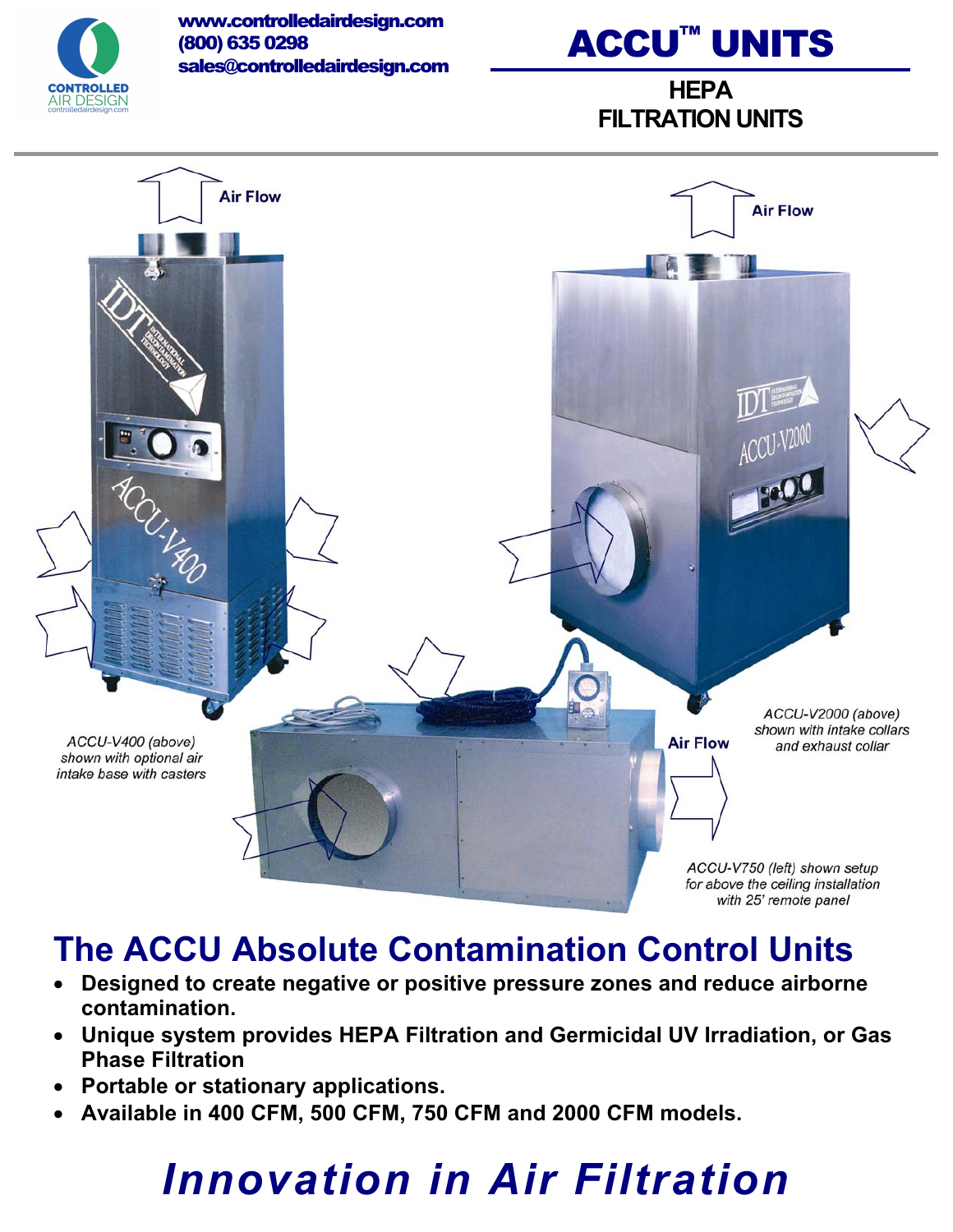# **TRI-DIM'S IDT ACCU (Absolute**

By effectively accelerating the air exchange rate within a biohazardous area the ACCU self-contained purification unit realistically reduces microbial contamination within the area, while trapping and killing organisms within its filtration system. The air exchange rate is increased from one to several times the normal rate, depending on room size, unit size, or selected fan setting.

### **Guidelines for using IDT equipment and filters for isolation areas.**

DILUTION: One way of diluting contaminated air is through a continuous recirculation and "washing" process utilizing the ACCU unit. Contamination control is effective in an occupied area but is mostly used to decontaminate an area after the source of contamination is removed.

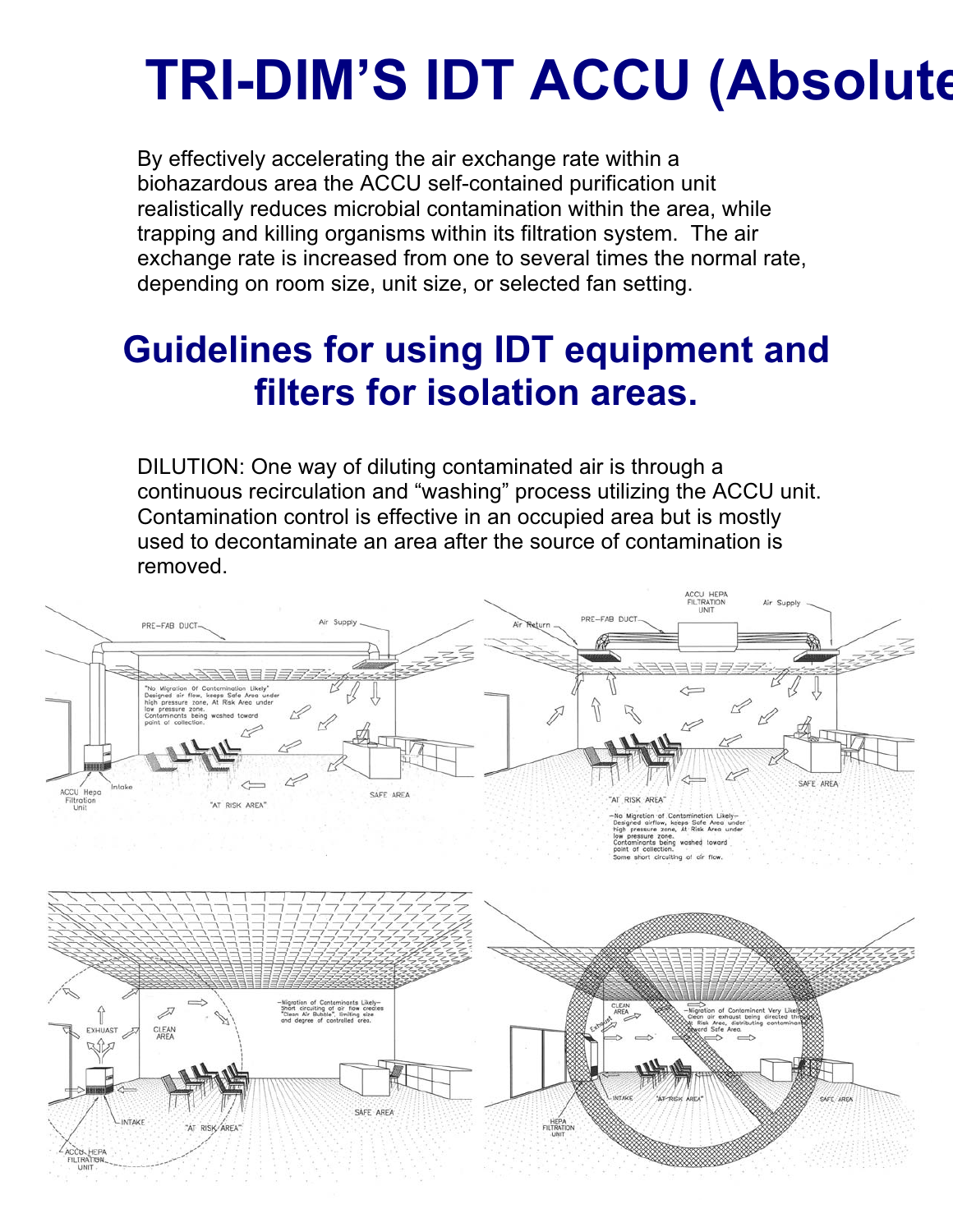# **e Contamination Control Unit)**

#### *NEGATIVE AIR PRESSURE*

An ACCU unit is ideally suited for creating a low pressure zone when properly placed in a contaminated environment. Air will move from the high pressure zones (outside the room) to inside the room to create a negative pressure isolation environment and prevent migration of contamination.



#### *POSITIVE AIR PRESSURE*

ACCU units can be used to create high pressure zones to prevent contamination from entering a "clean" environment. Air will move from the high pressure or "clean zone" to the low pressure area (outside of the room) to prevent migration of contamination.



#### *GERMICIDAL UV-C RADIATION*

Under typical indoor temperatures and relative humidity lower than 70% UV Radiation rapidly kills airborne bacteria and viruses and has been shown to have superb disinfecting action when radiation is emitted at the proper wavelength.

The ACCU unit incorporates Germicidal UV-C radiation in the short wavelength region near 254 nm. By "managing" potentially high-risk airborne pathogens, the unit will concentrate particles into its intake chamber where they will be subjected to intense short wave UV radiation.